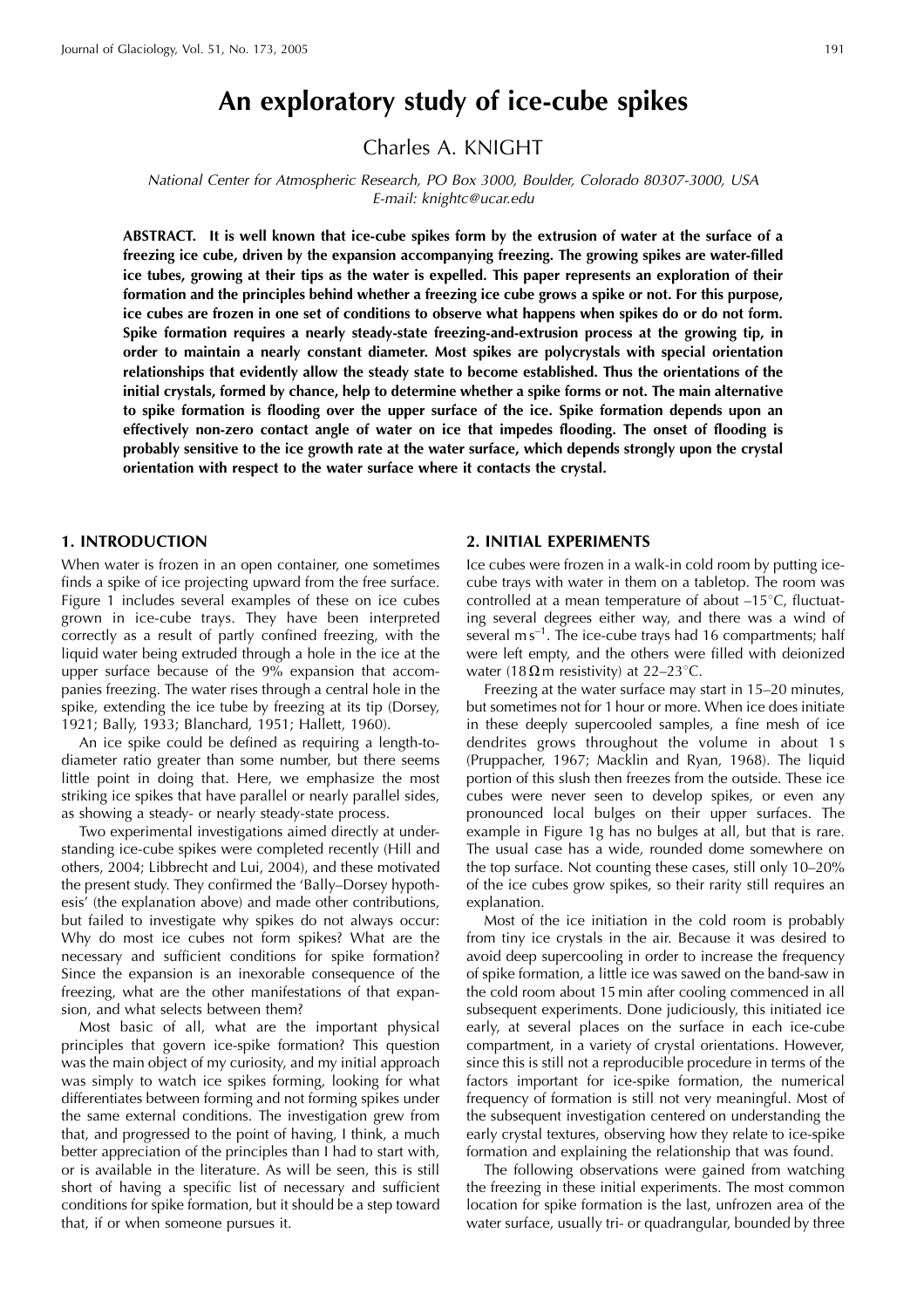

are seen in (a), (b), (c) and (f); protuberances that did not become spikes in (d), (e) and (h); and an ice cube with an exceptionally flat surface, from water that supercooled to at least -10°C before ice initiated, in (g). Side and end views of the same cube are shown in (d1) and (d2). The changes in illumination near the bases of the spikes in (a) and (d), and see also (e) and (h), are an illumination effect and do not indicate any changes in the ice.

or four crystals. Both Hallett (1960) and Hill and others (2004) comment on this. As this opening closes down, water is squeezed upward, making a very pronounced, rounded bulge above the ice surface. Having shrunk to a diameter of a few millimeters, this bulge sometimes continues growing as a spike to as much as several centimeters in length as seen in Figure 1. Spike growth rates varied from nearly as fast as  $1 \text{ mm s}^{-1}$  to roughly  $1 \text{ mm min}^{-1}$ . Growing just as the upper surface is not quite completely frozen, spikes occur very early in the freezing of the ice cubes as a whole, before the expansion has any opportunity to crack the ice, and before any air bubbles form in the liquid: they generally grow 10–40 min after the first ice forms. It took about 4 hours for the ice cubes to freeze solid.

Figure 2 illustrates the water bulging up into open spaces in the ice cover. It was taken with light reflected from the surface, with the water freezing in a circular plastic dish. The camera pointed not quite straight down on the surface, and the illumination was from a circular, diffuse source, arranged so that initially the flat, water surface was fully illuminated by reflection (Fig. 2,  $t = 2.00$  (time in minutes and seconds), upper right panel). The bulges of water above the freezing surface act as convex mirrors, so the light source is imaged as bright spots in the middle of each bulge (Fig. 2,  $t = 2:00$  to  $t = 5:50$ : the smaller the bright spot, the greater the curvature of the water surface.

The polygonal holes in the ice surface in which these bulges occur are bounded by surface crystals that earlier were needle-like, each with its c axis in the plane normal to the needle axis. Two of them froze over between 2:00 and 5:00, but then between 5:00 and 5:50 water flowed out over the ice at the upper left, and the level of the water surface in

the remaining openings sank back down. These flooding events are very common. The surface of the flood then starts to freeze inward from its perimeter, and there often ensues a series of such discrete flooding events, eventually leaving a wide, low, sometimes terraced, plateau of ice above the original ice surface. Figure 2 also shows two areas of rather uniformly textured ice, to the lower left and lower right, which are areas with the  $c$  axis not far from vertical. When most of the surface is covered with this kind of ice, flooding usually occurs very early, and spikes rarely form.

The name 'ice spike' implies that they are usually quite straight, even when highly tilted, and taper very little over much of their length. Figure 1 also shows projections from the ice surface that taper to fairly sharp points and therefore are not termed spikes. Occasionally, as in Figure 1d1 and d2, a projection looks like a spike from one direction but not from another.

The initial observations summarized above underscore the importance of two factors in ice-spike formation. One is the relationship between the crystal fabrics of the initial ice skim, the highly rounded water bulges above the surface and the eventual spikes. The other is the flooding events, since flooding is evidently the main alternative to spike formation early in the freezing. The crystal fabrics will be discussed first, followed by the formation of the first ice layer on the surface, and then the flooding events. A final discussion then concerns the steady state, and returns to the principles involved in understanding why spikes are rather rare.

# 3. CRYSTAL FABRICS OF THE ICE-CUBE SPIKES

With the exception of brief observations by Hallett (1960) the literature contains no information on crystal conformations or orientations in ice spikes. The next step in the present study was to determine these for a number of spikes. The measurements employed a 'Rigsby stage' (Langway, 1958), constructed to accept 5 cm-square glass plates (on which the thin sections of ice were mounted), and fitted with a low-power microscope for viewing. The crystal c-axis orientations were measured optically, between crossed polaroids, using standard procedures (e.g. Langway, 1958).

The spikes themselves are inconveniently small to section individually, so first they were cast in solid ice. Sections were then made through the ice, parallel to the original upper surface. The spikes were almost always easily recognizable, though their edges often were not precisely defined. Their most characteristic feature is a central line of air bubbles formed when the central conduit freezes solid (see Fig. 1, especially Fig. 1c and f). The central air bubbles nearly always coincide with a grain boundary or a triple junction line along the center of the spike. Often a series of thin sections was prepared through a spike, starting at the upper surface of the built-up ice and ending just below the original flat part of the ice-cube surface. There is always perfect crystal continuity into the body of the ice cube, and no indication of recrystallization altering the crystals within a spike.

Figure 3a–c show the crystal orientations of component crystals of the ice-cube spike shown in Figure 1a, looking down on the horizontal slices. The arrow in Figure 3a represents the projection of the axis of the spike, labeled with its approximate angle from the vertical, the arrow pointing from base to tip. This spike is a tricrystal, with the grain boundary intersection line approximately up the center. The orientation symbol for each crystal is the strike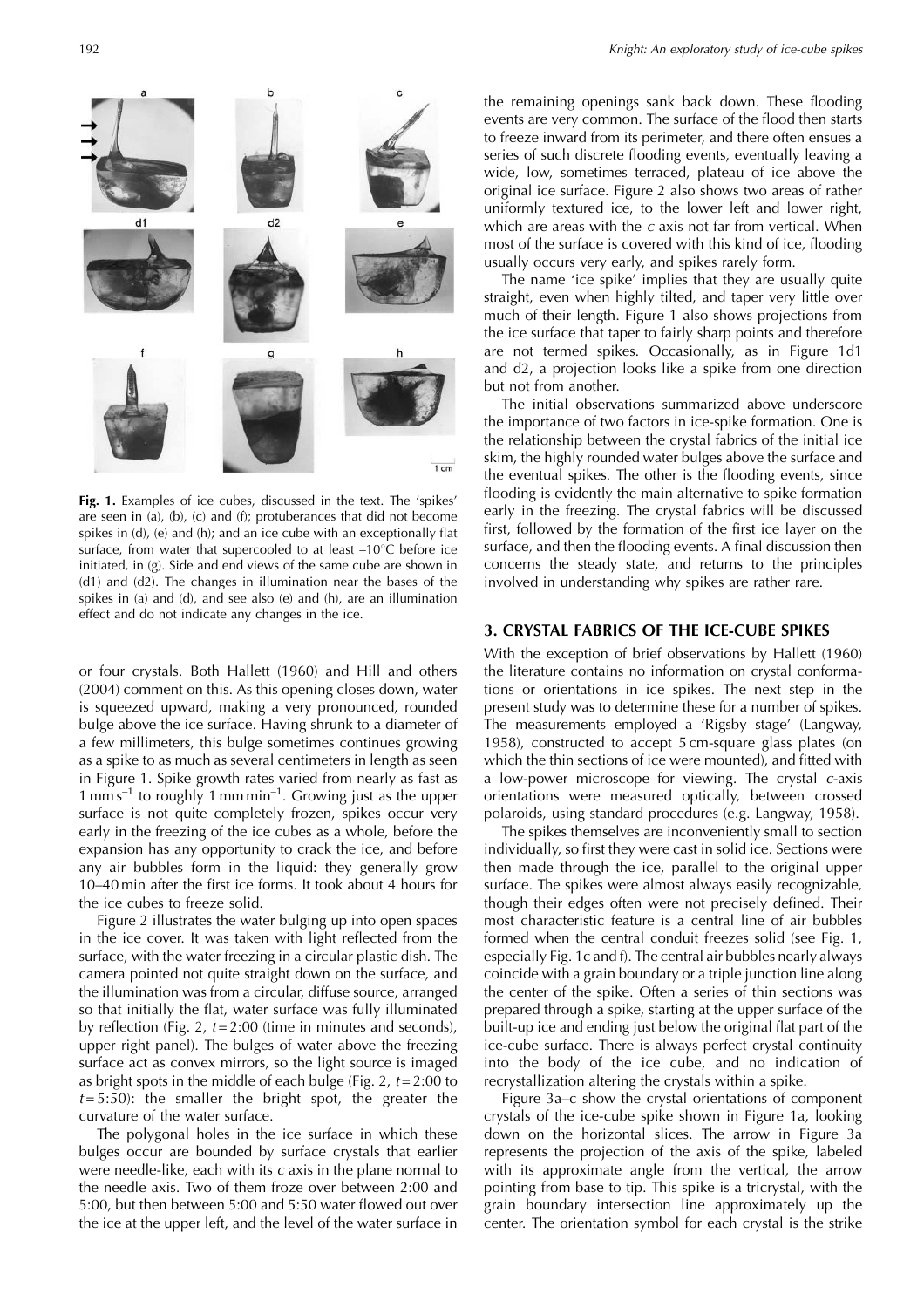

1 cm

Fig. 2. Four stages in the ice growth across the water surface. Illumination is diffuse light reflected from the surface, and times are indicated in minutes and seconds. Note the water bulging up between the needle crystals at 2:00. At 5:00, two of the bulges (near the left edge) have frozen, and flooding occurred at the upper left between 5:00 and 5:50, lowering the water level in the unfrozen openings. The evenly textured areas are covered with a thin skim of ice with its c axis close to vertical.

and dip of the basal plane (0001). The longer line traces the intersection of that plane with the plane of the section (the horizontal), and the shorter one normal to it is the direction of its downward tilt. This is measured in degrees from the horizontal, as labeled.

The positions of the three slices in Figure 3 are indicated by arrows on Figure 1a. Figure 3c is the lowest, close to the flat part of the original ice-cube surface. Before the sections were made, the righthand third of the ice cube was cut off. The notches are from two vertical saw cuts, to provide a better spatial registry in case the angle of the spike needed to be determined from the sections.

The lines of intersection of the basal planes with the horizontal are roughly tangential in the spike, as expected if the spike grew from a triangular opening between three surface needles. The new result is the consistent inward dip of the basal planes of ice, downward toward the center of the ice spike. Thus the basal planes diverge upwards or, for highly tilted spikes, outwards along the spike axis. Figure 3d is a schematic cross-section through the center of the spike, as if it were composed only of the two crystals on the right (ignoring the one on the left in Fig. 3a-c), at about the orientation of the dashed line in Figure 3c. The tilt of the ice spike has it growing at an angle that roughly bisects the angle between the two sets of basal planes, as shown in Figure 3d. These two features are general rules for the ice spikes studied: the upward divergence of the basal planes of the component crystals of the spike (whose basal planes are roughly tangential in the spike itself) and their relationship with the tilt of the spike.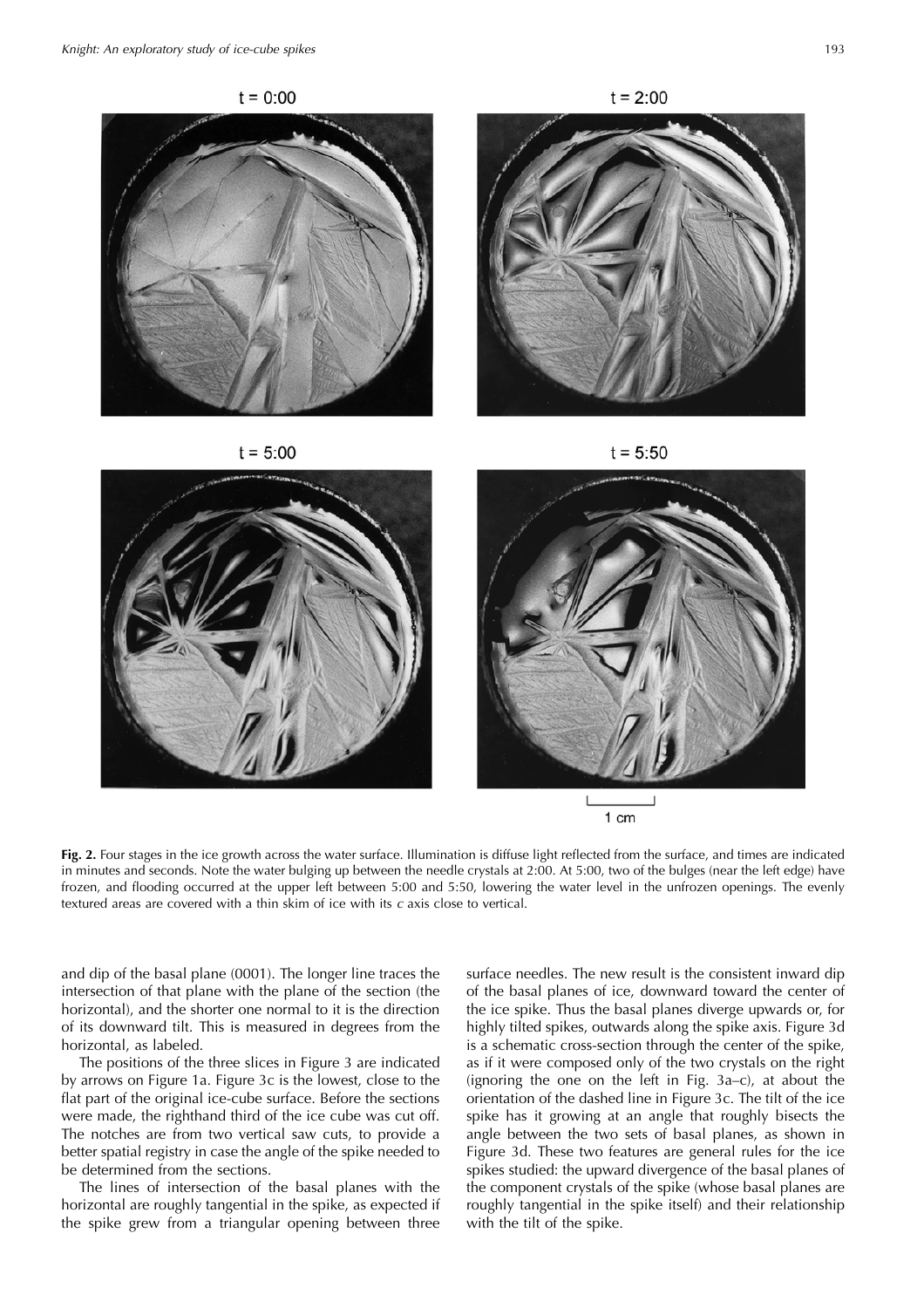

Fig. 3.  $(a-c)$  Crystal orientations of the three crystals composing the spike in Figure 1a, at three levels: (a), (b) and (c) correspond to the three arrows, starting at the top, in Figure 1a. The numbers are the inclination of the basal planes from horizontal, and the symbols show the strike and dip of the basal planes, explained in the text. The outlines are the edge of the built-up ice; the notches are vertical saw cuts to provide a registration between successive sections. The spike slants about 20° from the vertical, indicated by the arrow in (a). (d) A schematic cross-section of the growing spike, showing the water core and the ice shell, in the plane of its inclination (the dashed line in  $(c)$  and about normal to the boundary between the two major crystals, whose basal plane orientations are indicated by the parallel lines.

Figure 4 contains more ice fabrics, Figure 4a–e being from the ice spikes in Figure 1b and c and the ice projections in Figure 1d, e and h, respectively. The ice spike of Figure 1f is not included since it is a single crystal, with its  $c$  axis vertical, underlain by a crystal of the same orientation. Three such spikes, two of which were vertical, were encountered, of the 34 whose crystal orientations were recorded. (The one that was slightly tilted leaned downwind.) All of the ice cubes in Figure 4 were trimmed before sectioning, so as to fit comfortably on the  $5 \times 5$  cm glass slides, and the sections for Figure 4d and e were right at the original ice surface.

Figure 4a is a section through the spike in Figure 1b, several millimeters above the ice-cube surface. This one is a bicrystal, tilting only  $10^{\circ}$  from the vertical, with its two crystals' basal planes diverging symmetrically upward. Figure 4b (Fig. 1c) is a case of extreme tilt, again roughly bisecting the angle between the basal planes of its two component crystals. Figure 4c contains two levels in the ice protrusion seen in two views in Figure 1d1 and d2. One might call this an ice spike, looking only at the side of the ice cube, but not looking from the end. This one started out as four crystals, with its initial tilt consistent with the asymmetry of the tilts of the basal planes, but ended up as two crystals with the basal planes  $<$  30 $^{\circ}$  apart. The crystal orientations in two other ice projections that did not grow



Fig. 4. Crystal orientations from ice cubes in Figure 1: (a) is from Figure 1b; (b) from Figure 1c; (c1) and (c2) from Figure 1d1 and  $1d2$ ; (d) from Figure 1e; and (e) from Figure 1f. ((c2) is a horizontal section near the base of the spike shown in Figure 1d1 and d2, and (c1) is higher up, above where two of the crystals had terminated at the sides of the ice.)

into spikes (Fig. 1e and h) are shown in Figure 4d and e. From comparison with the true spikes given in Figures 3 and 4a and b, it appears that considerable upward divergence of the basal planes is needed to produce the long ice spikes. Shorter, tapering ice projections form when the divergence is not great enough, and no projections of this kind are seen when the basal planes converge upwards.

This is one general result from the fabric studies, less than 20% of which have been illustrated. Others are that the crystal orientations control the spike orientations, and spikes with either two or three crystals are by far the most common, one crystal and four or more crystals being very rare.

### **4. FREEZING AT A FREE WATER SURFACE: HOW MANY OF THE SPIKES GET STARTED?**

An ice single crystal growing in slightly supercooled water has extremely anisotropic growth rates: very slow parallel to its  $c$  axis and much faster parallel to the basal plane (e.g. Hobbs, 1974). At a free water surface, this leads to thin, basal, single-crystal discs floating with their c axes vertical given that they start in that orientation. Starting at some other orientation, they might reorient that way if they were free to do so. In any case, the ice initiation in the present experiments provided a variety of starting orientations that soon were locked in as crystals grew and stuck to each other and to the walls. Initiation by debris from the band-saw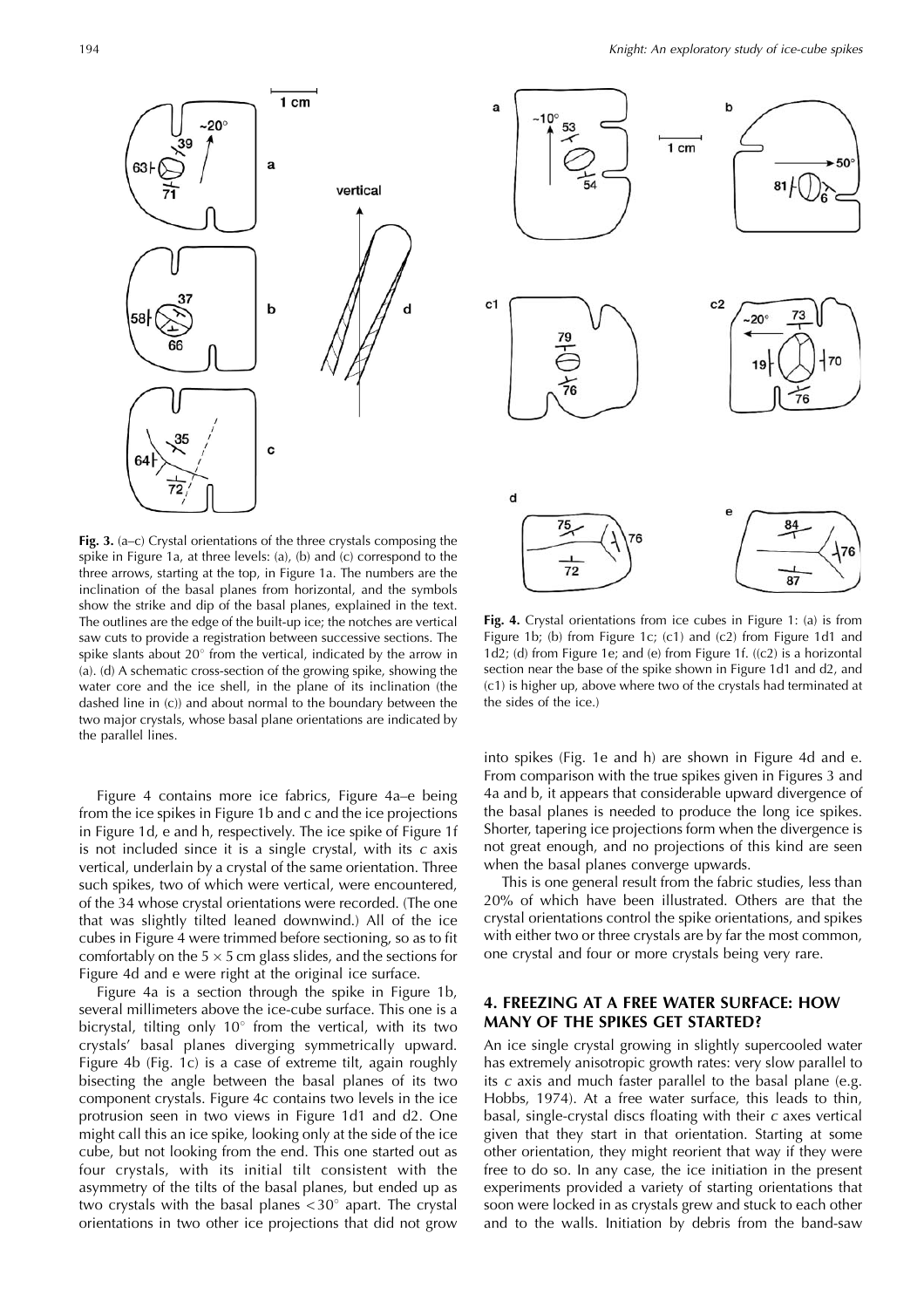provides some free-floating single crystals, and also polycrystals that give rise to several needles radiating from one center, as seen toward the left side of Figure 2.

Hallett (1960) has described ice growth at a supercooled water surface as a function of crystal orientation. An ice crystal with its c axis vertical has its fast-growth plane parallel to the surface and spreads quickly and fairly uniformly as a thin layer over the entire surface. A crystal with its  $c$  axis horizontal (or at any angle not too near the vertical) grows as a needle normal to the  $c$  axis, extending linearly very fast but not covering area nearly as fast. Hallett (1960) calls these 'surface needles' to distinguish them from snow crystal needles. The interlocking of these surface needles and their slow thickening produces the triangular and more-than-three-sided polygonal 'holes' of open water that slowly close in from their sides, producing the water bulges as in Figure 2.

The c axes of most surface needles are not parallel to the surface, so their basal planes usually slant down to one side. Basal dendrites grow down into the water on that side, as seen in Figure 5a, which is very much like Hallett's (1960) figure 3. The water had supercooled to some depth. Hallett (1960) observed that the lateral growth at the surface was faster on the side away from these dendrites, perhaps because of the latent heat released by growth of the downward-slanting dendrites.

This slanting growth down into the liquid (illustrated in Hallett's fig. 1) was seen many times in the present experiments, and may nearly always be associated with spike formation. However, Figure 5a may not be the whole story. Since the surface bulges of water are predecessors of ice-spike formation, it is probably more relevant to draw the water surface as in Figure 5b, with the water being squeezed up above the ice. Figure 5a is appropriate for free-floating ice, whereas Figure 5b applies to ice fixed in place. Now, remembering that the slanting lines in the ice indicate the basal orientation, direction D is optimally oriented for the fastest growth along the actual tilted water surface. Growth there is parallel to the basal plane, while growth in direction C is perpendicular. This effect must produce a strong bias toward the last open-water space being surrounded by surface needles with the basal planes of their component crystals diverging upwards, as is observed in the ice spikes. The interaction of the changing slope of the water surface at the ice–water–air junction with the extreme anisotropy of ice growth rate in the plane of the surface is critical for icespike formation, and is discussed further in connection with Figure 9, below.

### 5. SURFACE FLOODING; THE EFFECTIVE CONTACT **ANGLE OF WATER ON ICE**

Watching ice cubes freeze, one quickly sees that surface flooding is the main alternative to ice-spike formation, so the most fundamental issue is why the flooding occurs in some cases but not others. The water surface commonly becomes elevated above the ice surface during early freezing, and at the tips of growing spikes the slope of the water surface at its contact with ice can be vertical or overhanging, without flooding the ice (demonstrated below). What keeps the water from flowing downhill? The effective contact angle of water on ice must be greater than zero, since if it were zero, there would be no barrier. ('Effective' is used here because the system is neither at equilibrium nor strictly pure.)



Fig. 5. (a) A cross-sectional view of how a 'surface needle' with a tilted c axis spreads laterally on a water surface (after Hallett, 1960, fig. 3). The initial growth is down into the water parallel to the basal plane, and on the surface the lateral growth to the right (B) is faster than that to the left (A). (b) The same situation taking into account the rising of the water level when the freezing is confined and the growing crystal is locked in place so that it cannot float upward. Now the growth along the surface to the right (C) is much faster than that to the left (D), because it is nearly parallel to the basal plane, whereas that to the left is nearly parallel to the  $c$  axis.

The onset of flooding is sudden, with a rapid initial outflow that slows quickly, stops, and the surface of the puddle then freezes more slowly back (uphill) from the edge. During the flood the advancing water-ice contact line appears very sharp, but as the surface freezing moves back, there is no visible contact line in reflected light: there is no sharp change in the tilt of the upper surface.

In the process of photography it was found that the flooding is very sensitive to mechanical disturbance: sometimes the slightest vibration or shock starts it. Vibration may be another factor contributing to the rarity of ice spikes. (It is best to move the camera, not the specimen, when photographing ice-spike growth and its precursors.) A simple experiment showed that vibrating the ice-cube trays can prevent spike formation entirely, but a quantitative study of the effects of vibration was not undertaken.

Small additions of salt discourage ice-spike formation by encouraging flooding, probably not by any influence on growth at the tip of the spike caused by build-up of impurities, as was suggested by Libbrecht and Lui (2004). The effect is illustrated in Figure 6, five panels of which (all but  $t = 9:29$ ) show stages of the freezing of a  $10^{-2}$  molar NaCl solution. The pure sample,  $t = 9:29$ , was started at the same time and is included for comparison. Flooding over the ice starts very early with a  $10^{-2}$  molar salt solution, and proceeds continuously. In the 2 min interval between Figure 6, 1:31 and 3:29, for instance, the contact line creeps steadily over the ice. In contrast, the pure water in this case flooded a little, once, very early, and then never again. Instead, it grew a thick ice spike, about 1 cm high when photographed, that grew later to >2 cm. Experiments with  $10^{-3}$  molar NaCl showed similar behavior to  $10^{-2}$  molar, in that, once started, the flooding tended to continue, only a lot more slowly. Before it eventually started, however, much more prominent water bulges developed, and in one case a small ice spike formed. The slow motion of the contact line over the ice in the salty cases might largely be a result of evaporation at the contact line, concentrating salt in the water there and lowering the melting point, perhaps causing the contact line to advance by local melting. However, the explanation of the effect of salt on flooding was not pursued. The flooding that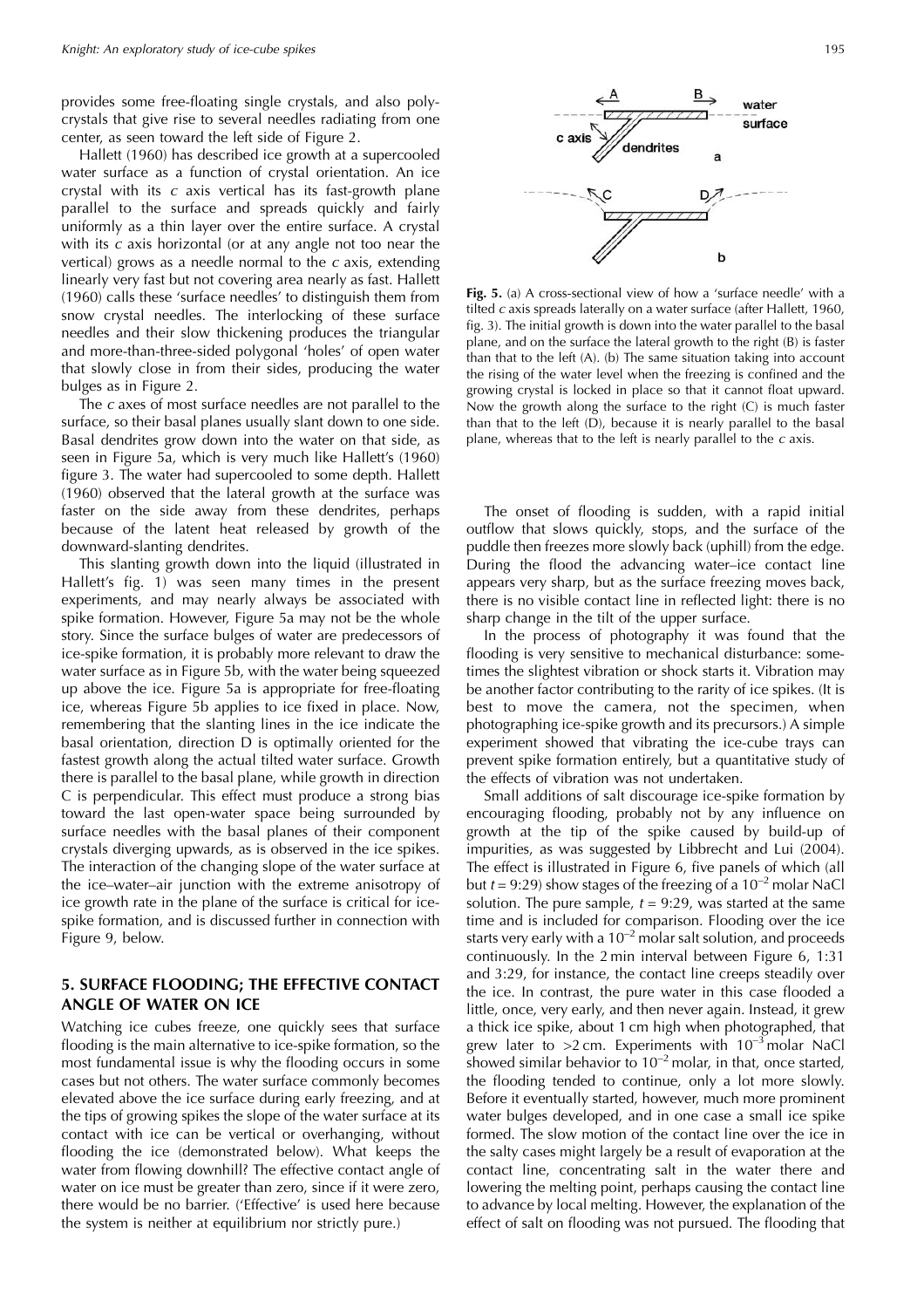

Fig. 6. Sequence similar to Figure 2, but showing the growth and flooding of the ice from a  $10^{-2}$  molar NaCl solution, except for the one at  $t = 9:29$  (minutes and seconds after 0:00), which is from pure water. The flooding from the NaCl solution starts early and proceeds continuously. Gradual flooding prevails with the salt solution, but with pure water there was very limited flooding and an ice spike grew instead.

often occurs with pure water, as seen in Figure 2, is less extensive and more discontinuous but can lead to terraced ice hillocks not unlike that seen in Figure 6,  $t = 29:26$ .

### **6. CONCLUDING DISCUSSIONS**

### 6.1. Principles of ice-spike formation: achieving and maintaining the balance required for steady-state growth

For a spike to have very nearly parallel sides, which the longest do for most of their length in the growth conditions used here, the tip must be essentially identical from one moment to the next. The ice front must move at the same rate as the water front, or else the diameter of the spike will change. A closer look at a single spike illustrates this. Figure 7 is a series of photographs of a growing spike that maintains a constant diameter for about 1 cm. The tip outline over most of its growth is a virtually perfect half-circle, and there is no drainage of water down the sides. The axial growth rate is constant for about 10 min (Fig. 8). Then it slows, probably when the main water supply is cut off by freezing at the base of the spike; the diameter decreases, and the axial growth rate speeds up again as the last of the water within the spike freezes (Hill and others, 2004). (Note that the camera had to be raised at about 10 min, and the curves before and after that were lined up.)



Fig. 7. Close-up series of a growing spike, with times in minutes and seconds. After 8:49, the camera was moved upward to keep the tip in view: the arrow indicates the location of the bottom of the last three views. The spike was composed of two crystals, with orientations given in the center, oriented such that looking from below on the page is the viewpoint of the photographs.

The motion of the junction line where the phases water, ice and air meet is important when considering ice-spike growth. This line (a point on two-dimensional diagrams) moves because of the freezing of the water. The fact that there is no break in the slope of the surface-air interface of the condensed phases at the water-ice junction shows that the junction follows the water-air interface. This is not necessarily true a priori, but is an observed fact, and it is critically important for the reasoning that follows. The junction always follows the water surface (except of course when water is flooding over the ice), even as the water surface itself is moving; the motion of the junction does not drag the water surface with it.

Thus the junction itself is not visible on photos like those in Figure 7. However, in steady-state growth, when a spike has parallel sides, it must be just where the tip curvature starts, because the water-air interface at the junction has to be parallel to the axis of the spike for the spike diameter to remain constant. The liquid cap then has to be a half-circle in cross-section, neglecting gravity. (This is the case in Figure 7 when the sides are parallel, and Figure 10, below, is a direct demonstration of the location of the junction for a similar spike.) The 'axial crystal growth rate' of the ice, which is the rate of movement of the junction in the axial direction, must equal the 'axial extrusion rate' of the water, defined as the volume extrusion rate divided by the spike cross-sectional area, if the sides of the spike are to be parallel.

These two axial rates are somewhat independent, inasmuch as the former depends upon the heat economy and the crystal orientations at the tip of the spike, while the latter depends upon the freezing rate of the body of the ice cube and the cross-sectional area of the spike. However, given an approximately constant volume extrusion rate, there probably always exists a size of opening for which the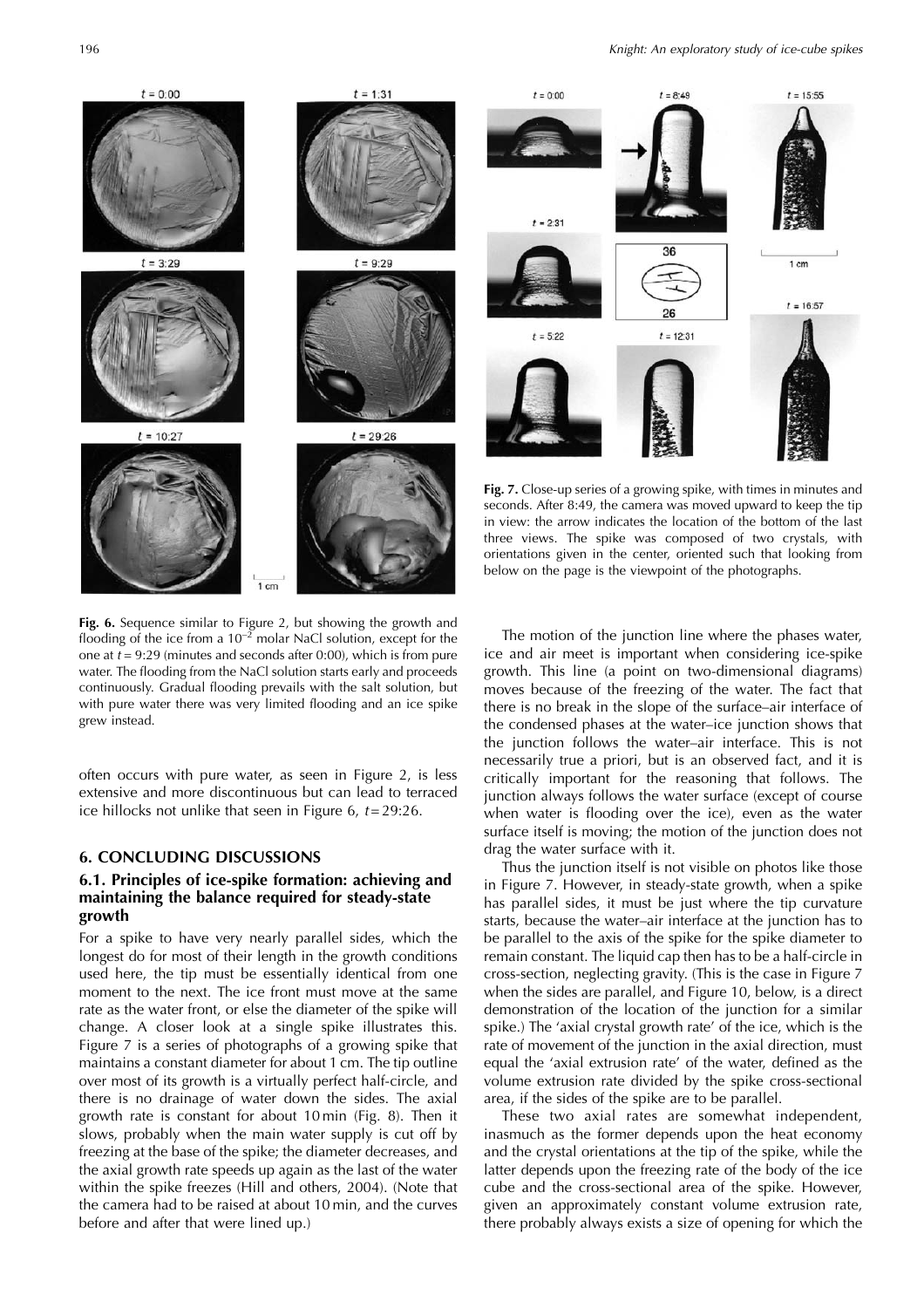

Fig. 8. Positions of the tip of the spike in Figure 7, taken from the photographs, are plotted as a function of time. The camera was moved just before 600s and the two portions of the graph were lined up.

equality can hold, since the axial extrusion rate for a large opening is very slow, and can be as fast as might be needed for a small enough opening. Given that the junction follows the water surface, if there is too much water at the tip the diameter of the spike will increase because the liquid overhangs the side, and the reverse effect is seen if there is too little water at the tip. A constant rate of water extrusion will produce a parallel-sided spike; a changing rate will produce a tapering or expanding spike.

Figure 9 is a two-dimensional sketch of the history of an ice spike. It starts as an opening in the initial ice cover, in which the water surface is essentially flat. As the ice grows the opening closes in and the water bulges upward, as seen in Figure 9a. Further growth constricts the opening more, increasing the axial extrusion rate and increasing the curvature of the water surface (Fig. 9b). If a spike is to form (as in Figs 7 and 9), the axial crystal growth rate must match the axial extrusion rate just when the water-air interface becomes parallel to the spike axis. At first, there is not enough water to give a hemispherical cap, so the diameter of the opening narrows until it is hemispherical, at which point the spike continues to grow with parallel sides.

Figure 10 illustrates the principle of the adjustment of a spike to its steady-state diameter. The growing spike in Figure 10,  $t = 0.00$ , had its tip drop of water blown away by a blast of air from a syringe, and in the panel taken 14 s later the water had separated entirely, without wetting the side of the spike. There was immediately a little inward freezing, constricting the opening somewhat. The water then extruded out from that smaller opening, but soon regained about the same diameter it had before, as shown at  $t = 1:55$ . Figure 10 also illustrates that the water-ice junction is right where the tip curvature starts; and it also shows that the junction is usually not simply a circle around the spike. The upward arc at the tip at  $t = 0.14$  is the ice edge of the nearer side of the tip. Evidently the grain boundaries occupy significant dips, probably downward cusps, in the junction line that encircles the tip.

# 6.2. Influence of the crystal orientations

The experimental results demonstrate that crystal orientations are important in determining whether ice spikes form



Fig. 9.  $(a-c)$  Schematic of the stages of growth of a vertical ice spike like that in Figure 7. The dendrites projecting down into the water are as in Figure 5, and have been observed directly. In (c) the motion of the ice-water-air junction is indicated, as traveling from A' to A. There is no horizontal motion of the junction in the steady state

or not, and it is most likely that this importance is through the growth rate anisotropy. We attempt here to combine the effects of growth anisotropy with the steady-state discussion of section 6.1. Lacking a quantitative model of spike formation, and lacking also the information that one needs to employ such a model, such as quantitative ice growth rates at a free water surface as a function of supercooling and crystal orientation, all that can be done is to attempt to reach a reasonable, qualitative understanding.

The two-dimensional case sketched in Figure 9 is drawn with the orientations of the two crystals especially favorable to forming a vertical spike, according to all the measurements. The basal planes of the two (their fast-growth directions) diverge upwards, intersecting at about  $90^\circ$ . As the junction moves from A' to A in Figure 9c, the ice growth direction at the junction changes from horizontal to vertical and the crystal orientation of growth along the water surface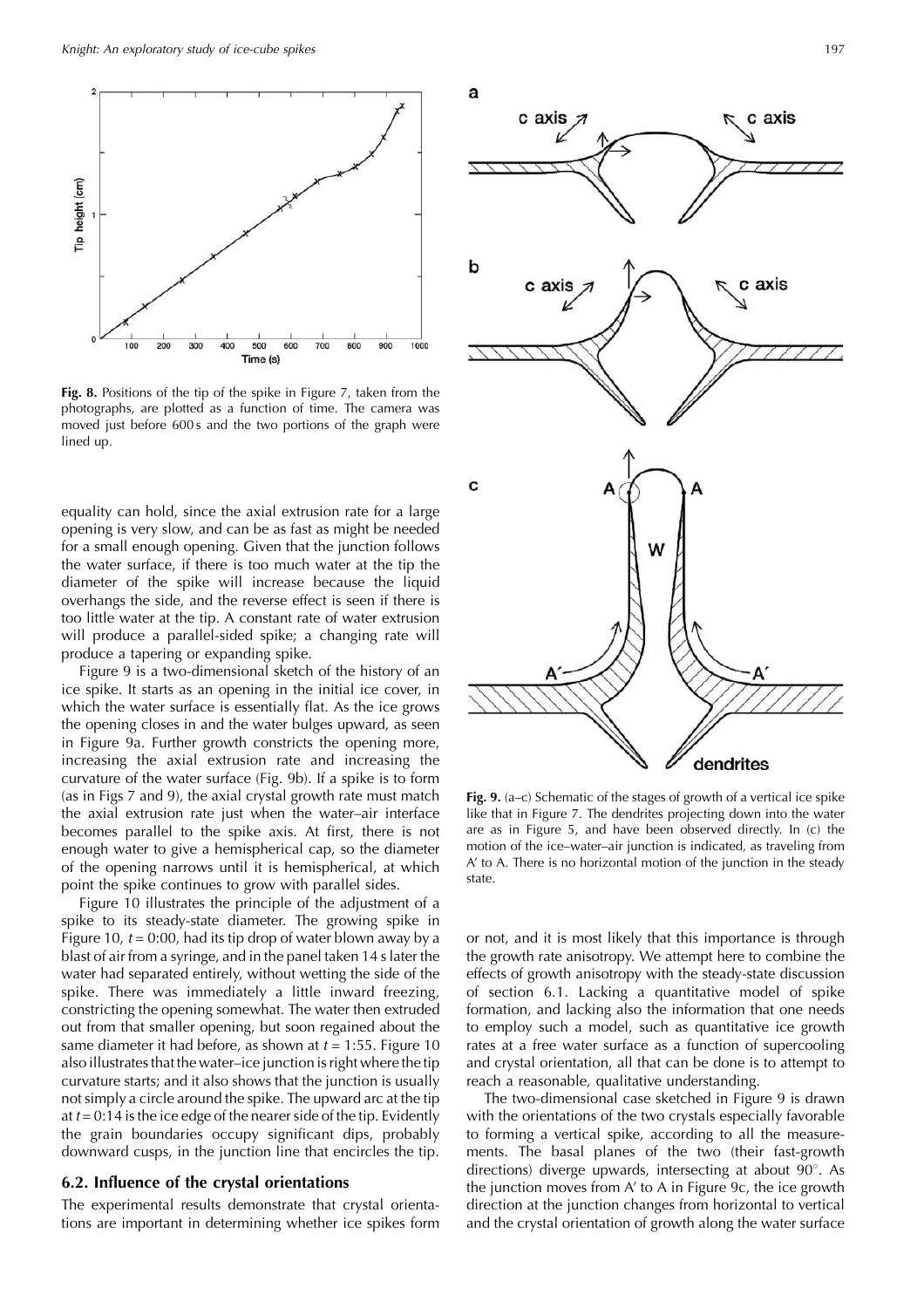

Fig. 10. Three stages of a growing spike, times in minutes and seconds. The water drop was blown off the tip with a blast of air from a syringe, between 0:00 and 0:14. The growing spike has regained its previous diameter at 1:55.

changes from  $45^{\circ}$  to the *c* axis, to parallel to the *c* axis, and back to 45° again but in the opposite sense. Correspondingly, the growth rate at the junction changes from some value directed horizontal, to a minimum value directed at  $45^{\circ}$ , and then it increases again and finally becomes entirely vertical. According to the discussion accompanying Figure 5a, if the supercooling at the junction remains the same throughout, the initial, horizontal growth rate could be quite a lot slower than the final, vertical growth rate.

Why is this particular arrangement so conducive to icespike formation? What would happen if the basal planes converged instead of diverging? Consider the growth rate of ice along the water/air interface, as the orientation of that interface at the junction changes from horizontal to vertical (A to A' in Fig. 9c). Now instead of passing through the orientation of slowest growth along the water surface (parallel to the  $c$  axis), it reaches the orientation of fastest growth when the tilt of the water surface reaches about  $45^\circ$ . At this point the ice growth causes the opening in the ice surface to constrict exceptionally fast rather than exceptionally slowly, and this might lead to flooding (discussed below), or it might even lead to the opening freezing shut. Either would prevent spike formation.

An interesting case that occurs about as often as true spikes is when the basal planes of all the crystals are close to vertical. Spikes do not form then, because a steady state is not attained, as seen in Figure 1d2, e and h. These are probably 'nipped in the bud' by their supply channel freezing shut. (This happens for all the spikes, but at a later stage.) Hill and others (2004) suggested that these 'volcanic bumps' were a result of overflow, but those observed here definitely did not flow over. And, it does not seem likely that they could result from freezing shut at the tip, because the axial extrusion rate would increase almost without limit as the size of the opening at the tip approached zero. One would end up with either a very thin, long spike, or a brief, fine jet of water, or the tip would freeze over and then break.

No evidence of any of these outcomes was ever seen in these features, though the final freezing of true spikes sometimes apparently includes breakage at the tip (see Fig. 7, final panel). Finding a firm explanation for why these 'volcanic bumps' do not develop into spikes remains one of the loose ends of this exploratory study.

## 6.3. Spikes observed outdoors; big spikes; hollow spikes

Early published reports of ice spikes describe spikes that occur naturally overnight, from the freezing of water standing in pots, bird-baths or other receptacles. Bally (1933), for instance, shows a spike about 15 cm long, inclined about  $45^{\circ}$  from the vertical, and Dorsey (1921) reports one 11 cm long, tapering from base to tip. These are much larger than the ice-cube spikes recorded here, and probably grow much more slowly. Hallett (1960) observed large spikes on glacial puddles partially frozen overnight. There might be significant differences between the orientations that favor the ice-cube spikes of the present study and those that favor spikes in the probably warmer and windless conditions that lead to such large spikes. Hallett (1960) reported a large tricrystal spike with a crystal texture that seems different from any seen in this study of spikes on ice cubes; and he and Perry (1995) reported hollow spikes, a very puzzling occurrence unless the unfrozen water drains out for some reason as the spike is growing.

The leaning spikes are particularly interesting if they are true spikes with parallel sides, which some of the ice-cube spikes appear to be (e.g. Fig. 1c). The leading edge of the ice shell must be shaped just right to maintain the water surface at the junction line parallel to the spike axis all the way around. It seems surprising that there even exists a shape that can provide uniform ice growth rate all along the junction line and simultaneously have all the tangents at the junction line parallel. The lower crystal or crystals of the spike must project farther than the upper one(s), to compensate for the asymmetrical deformation of the water at the tip due to gravity, though for thin spikes the shape of the water surface would be governed almost entirely by surface tension.

## 6.4. What causes the flooding?

Observationally, the main alternative to spike formation is flooding, so curiosity leads one to ask why flooding occurs, especially in view of the fact that it does not occur on the spikes themselves. Spike formation and flooding at the flat ice surface cannot occur at once, because there would be no pressure head to push the water up the spike. Spikes do form occasionally after flooding, as noted above, but flooding at the end of a spike was never seen, even when the water-iceair junction was on a vertical surface (e.g. Figs 7 and 10). (However, mechanical disturbance certainly could cause it to occur.) Why flooding occurs appears to be a difficult question. As discussed above, it is clear that some non-zero value of an advancing contact angle needs to be achieved before the flooding can start. However, if the freezing causes the junction line to follow the water-air interface, as appears to be the case, the contact remains at  $0^\circ$  and flooding might never occur.

The immediate cause for starting a flood is very likely to be a mechanical disturbance, but in some circumstances flooding appears to be much easier to start than in others. For instance, situations like that illustrated in Figure 2,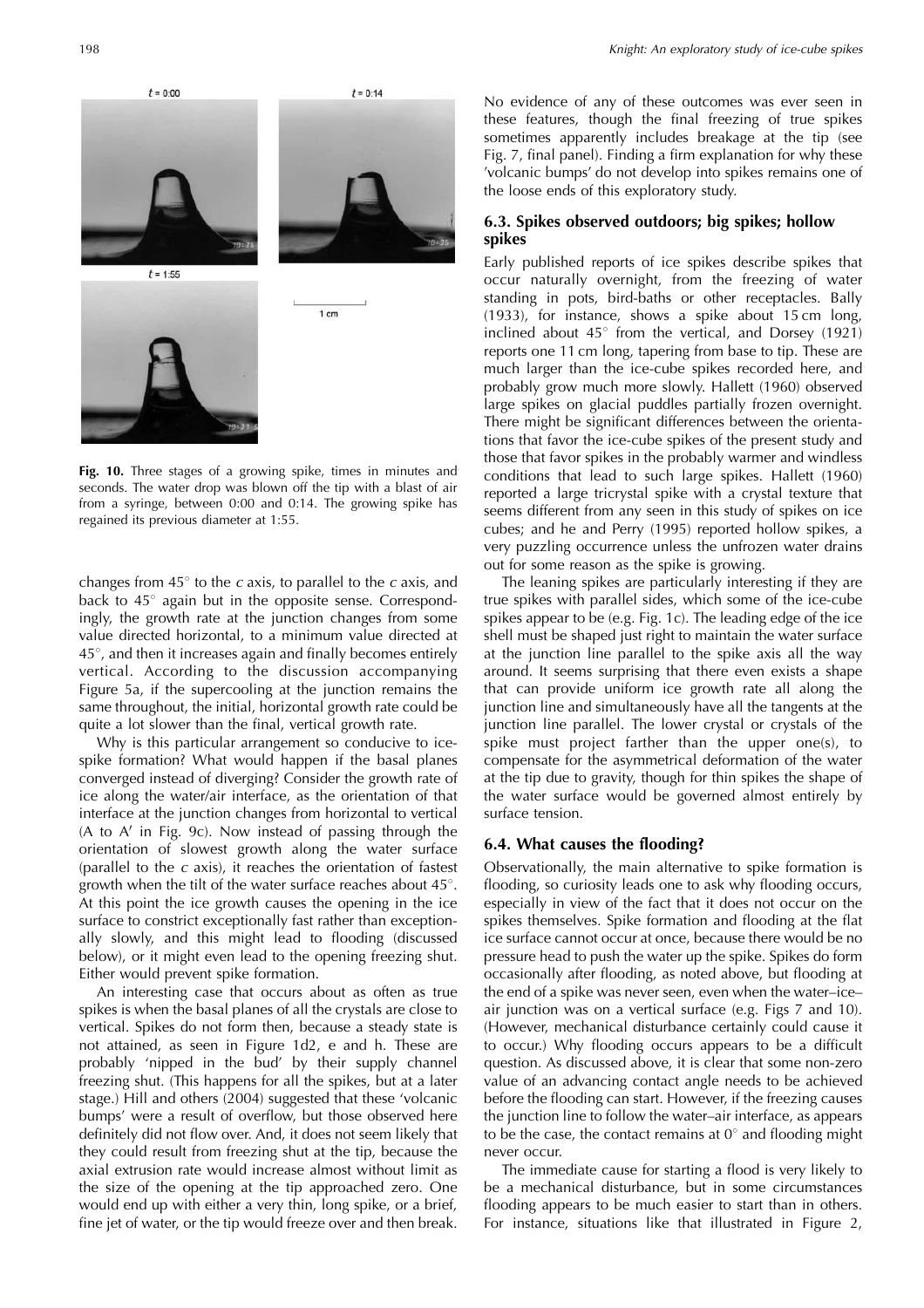$t = 2:00$ , with water bulging up above a number of large openings in the freezing surface, appear to be highly unstable: much more so than the water caps on growing spikes, even when the ice-water-air junction is vertical or overhanging. (Furthermore, more than gravity is pushing the water to flood downward in the cases with approximately hemispherical caps: the capillary pressure within a water drop is twice that within a water cylinder of the same radius.) Perhaps the higher curvature of the water surface at the end of a narrow spike stabilizes the tip of the spike against flooding, by making the water surface more resistant to deformation.

One way of thinking about the problem of flooding and its onset is to point out that if the water extrusion rate is too much faster than the growth rate of the ice, flooding must occur, but it is not known how much 'too much' is. 'Too much' certainly applies if the junction does not move at all, because the contact angle at the ice-air interface increases steadily as the water extrudes. Whenever it exceeds the 'effective advancing contact angle', flooding starts. For slow ice growth rates and fast extrusion rates, perhaps the critical factor is the concave radius of curvature of the ice surface at the junction. It becomes energetically favorable to fill in the curved ice surface with liquid that itself has a less curved surface. Then the common occurrence of flooding when the ice skim has a vertical c axis would be due to the fact that growth in this crystal orientation decreases the area of open water surface the fastest. Almost all the surface will be icecovered before the water bulges very far above it.

There appear to be no studies on this subject, and an experimental investigation on it would be a major undertaking on its own. Results might depend critically upon surface purity and somewhat upon crystal orientation, and would probably be especially dependent upon thermal conditions at the water-ice-air junction. A referee of this paper pointed out a very interesting reference on the flooding of a solid by its own melt (Schiaffino and Sonin, 1997a, b), but the issue of the contact angle of water on ice may be more directly relevant here. A few of the studies that deal with it are Knight (1971), Elbaum and others (1993) and Makkonen (1997), but it becomes entangled with 'surface melting' on ice at temperatures below freezing, and present evidence does not seem to justify a specific value.

#### **6.5. Conclusions**

The curiosity that motivated this study was sparked by reviewing the papers by Hill and others (2004) (HLS) and Libbrecht and Lui (2004) (LL). Until then the author had seen ice spikes many times, because of habitually growing ice cubes for laboratory ice baths using pure water. He had assumed that the mechanism of the 'Bally-Dorsey hypothesis' (not knowing of its previous existence) was correct, and had not thought of any difficulties in understanding the phenomenon. As noted above, the first question that arose was why they were rare, given the rather obvious formation mechanism, and investigating that has led to other questions.

Perhaps the biggest difference between this study and both HLS and LL is its emphasis upon qualitative interpretations of direct, visual observations of the phenomenon, accompanied by measurements of its crystallographic aspects, whereas both HLS and LL started with measurements of frequency of spike occurrence as a function of growth conditions. The results here suggest that whether a

spike occurs or not probably depends more on how the ice started in the ice-cube tray than on the physical conditions of freezing, though it certainly depends upon both. To the extent that that is true, the dependence of spike formation upon the controlled external conditions (temperature, wind, container properties and the like) could be indirect and quite obscure, through subtle influences on when, where and at what orientations the first ice crystals initiate. (Incidentally, the word 'nucleate' is purposely not used because true heterogeneous nucleation probably is involved rarely if at all in the formation of ice-cube spikes.)

This study has resulted in three main advances in understanding the physics of ice-cube spikes. First is an appreciation of the important role crystal orientations play in controlling whether spikes do or do not form. HLS suggested that ice-spike formation might be 'dominated by crystallographic effects', and the present results certainly underscore their importance. Hallett (1960) noted a probable influence of crystal orientation on the tilt of ice spikes, but was not clear on how that influence would operate. Second is a full appreciation of the necessary role of the effective, non-zero contact angle of water on ice in allowing spikes to form, the role of flooding as an alternative to spike formation, and the substantial lack of understanding of the criteria for flooding. Both LL and HLS mention it, but neither grant it a major role nor discuss the criteria for it. Third is an emphasis on understanding the steady state (or nearly steady state) that must exist at the tip of a growing spike that is growing with parallel or nearly parallel sides. (As noted in the introduction, a nearly constant diameter is a requirement by definition for a spike in this paper, and probably is a property of nearly all spikes in LL and HLS as well.) LL does discuss this, but not in depth.

While this study has largely satisfied the writer's curiosity about what is important in ice-spike formation, there are aspects of the phenomenon that are not well understood. Prominent among these are the criteria for the onset of flooding; the mechanism of the effect of salt upon flooding and its onset; and why spikes do not form when the  $c$  axes of the crystals bounding the last open water are horizontal or close to horizontal. The temperature dependence of the frequency of ice-spike formation uncovered by LL and HLS remains a problem, which may or may not find an answer in the way the crystals initiate rather than the physical conditions of spike growth.

There may not be strong practical reasons for understanding ice spikes in great detail, but they remain an intrinsically interesting phenomenon with some puzzling aspects, and they are quite accessible to experiment. A major difficulty for experimentation is isolating the conditions needed for spike initiation from those needed for spike growth, because it is not entirely clear in which stage the crystal orientation relationships are selected. A continuation of this investigation past the exploratory stage might involve controlling the starting crystal fabrics by performing the confined freezing experiments in containers made of ice, so that the crystal orientations in the container walls determine the orientations bounding the last opening as the ice grows across the water surface. This could be done in practice quite simply, I think, by growing coarsegrained ice blocks, cutting out chunks that include either triple grain intersections or single grain boundaries with selected orientation relationships, drilling shallow holes into those chunks, and using those as the containers for the